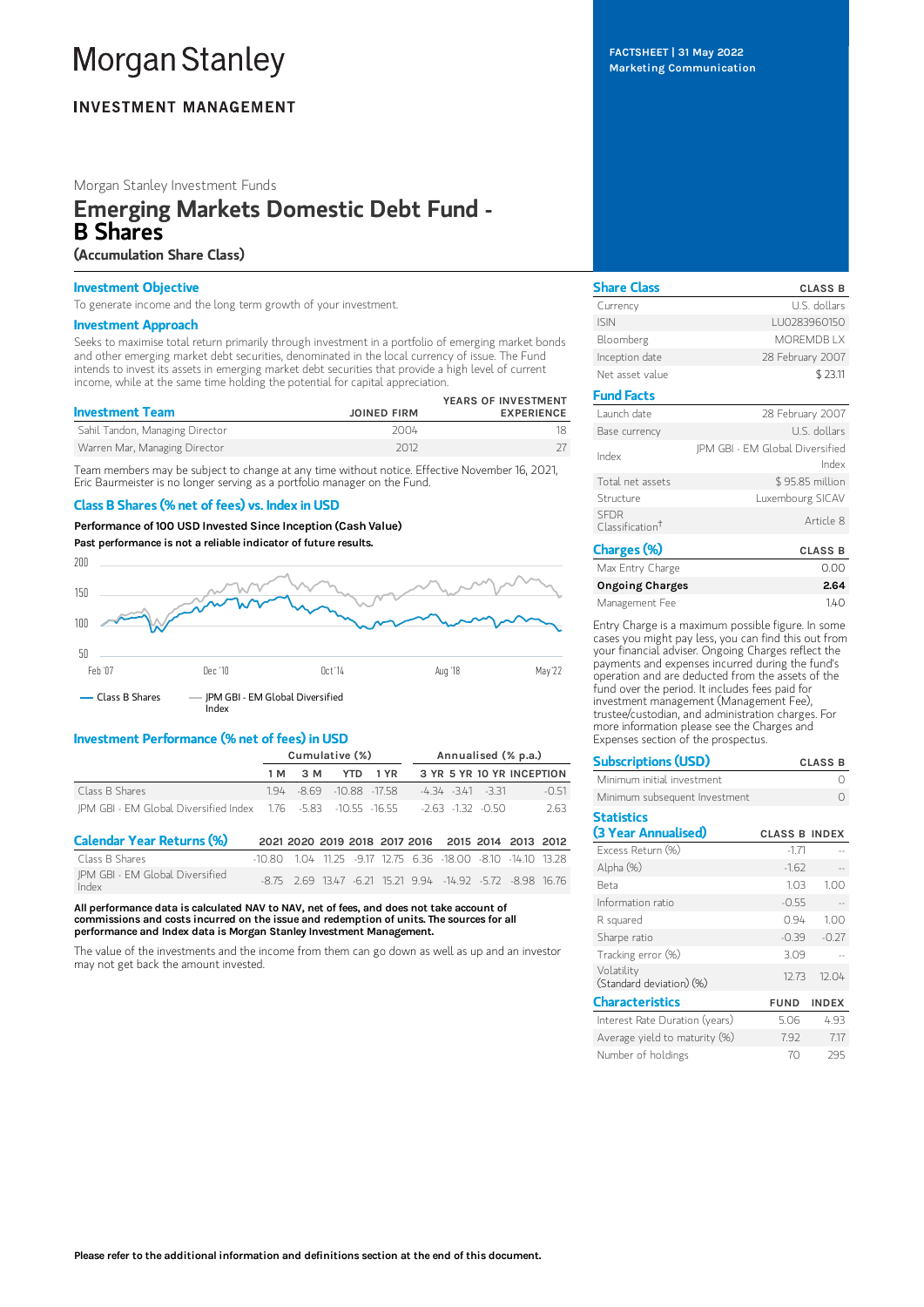

| Top Countries (% of Total Net Assets) <sup>1</sup> | <b>FUND</b>  |       |
|----------------------------------------------------|--------------|-------|
|                                                    | 12.35        |       |
| China                                              |              | 11.59 |
|                                                    | South Africa | 10.88 |
|                                                    | Brazil       | 10.83 |
|                                                    | Thailand     | 9.07  |
|                                                    | Indonesia    | 8.51  |
|                                                    | Malaysia     | 8.40  |
|                                                    | Colombia     | 4.56  |
|                                                    | Poland       | 4.34  |
|                                                    | Other        | 17.60 |
|                                                    | Cash         | 1.86  |

# **Quality Distribution (% of Total Net Assets)**<sup>1,2</sup> FUND



<sup>†</sup> This Fund is classified as an Article 8 product under the Sustainable Finance Disclosure Regulation. Article 8 products are those which promote environmental or social characteristics and which integrate sustainability into the investment process in a binding manner. Before making any decision to invest in the fund mentioned herein, please refer to all the characteristics and objectives of the Fund noted in the current Prospectus and KIID at morganstanleyinvestmentfunds.com.

May not sum to 100% due to rounding. 1

Quality distribution data for securities is sourced from Fitch, Moody's and S&P. Where the credit ratings for individual securities differ between the three ratings agencies, the 'highest' rating is applied. The rating of credit default swaps is based on the 'highest' rating of the underlying reference bond. 'Cash' includes investments in short term instruments, including investments in Morgan Stanley liquidity funds. 2

#### Please refer to the Prospectus for full risk disclosures, available at www.morganstanleyinvestmentfunds.com, All data as of 31.05.20  $v$ estmentfunds.com. All data as of 31.05.2022 and subject to change daily.

This is a marketing communication. Applications for shares in the Fund should not be made without first consulting the current Prospectus and the Key Investor Information Document ("KIID"), which are available in English and in the official language of your local jurisdiction at [morganstanleyinvestmentfunds.com](https://www.morganstanley.com/im/msinvf/index.html) or free of charge from the Registered

Office of Morgan Stanley Investment Funds, European Bank and Business Centre, 6B route de Trèves, L-2633 Senningerberg, R.C.S. Luxemburg B 29 192. A summary of investor rights is available in English at the same website. If the management company of the relevant Fund decides to terminate its arrangement for marketing that Fund in any EEA country where it is registered for sale, it will do so in accordance with the relevant UCITS rules.

#### **DEFINITIONS**

Alpha (Jensen's) is a risk-adjusted performance measure that represents the average return on a portfolio or investment above or below that predicted by the capital asset pricing model (CAPM) given the portfolio's or investment's beta and the average market return. Prior to 6/30/2018 Alpha was calculated as the excess return of the fund versus benchmark. Average yield to maturity measures the annual return on interest-bearing

### Share Class B Risk and Reward Profile

| Lower Risk |                                  |  |  | <b>Higher Risk</b>                |  |
|------------|----------------------------------|--|--|-----------------------------------|--|
|            |                                  |  |  |                                   |  |
|            | <b>Potentially Lower Rewards</b> |  |  | <b>Potentially Higher Rewards</b> |  |

The risk and reward category shown is based on historic data.

- Historic figures are only a guide and may not be a reliable indicator of what may happen in the future.
- As such this category may change in the future.
- The higher the category, the greater the potential reward, but also the greater the risk of losing the investment. Category 1 does not indicate a risk free investment.
- The fund is in this category because it invests in fixed income securities from emerging markets and the fund's simulated and/or realised return has experienced high rises and falls historically.
- The fund may be impacted by movements in the exchange rates between the fund's currency and the currencies of the fund's investments.

This rating does not take into account other risk factors which should be considered before investing, these include:

- The value of bonds are likely to decrease if interest rates rise and vice versa.
- The value of financial derivative instruments are highly sensitive and may result in losses in excess of the amount invested by the Sub-Fund. Issuers may not be able to repay their debts, if this happens the value of
- your investment will decrease. This risk is higher where the fund invests in a bond with a lower credit rating.
- The fund relies on other parties to fulfill certain services, investments or transactions. If these parties become insolvent, it may expose the fund to financial loss.
- Sustainability factors can pose risks to investments, for example: impact asset values, increased operational costs.
- There may be an insufficient number of buyers or sellers which may affect the funds ability to buy or sell securities.
- Investment in Fixed Income Securities via the China Interbank Bond Market may also entail additional risks, such as counterparty and liquidity risk.  $\bullet$
- There are increased risks of investing in emerging markets as political, legal and operational systems may be less developed than in developed markets. Past performance is not a reliable indicator of future results. Returns may
- increase or decrease as a result of currency fluctuations. The value of investments and the income from them can go down as well as up and
- investors may lose all or a substantial portion of his or her investment. The value of the investments and the income from them will vary and there can be no assurance that the Fund will achieve its investment objectives.
- Investments may be in a variety of currencies and therefore changes in rates of exchange between currencies may cause the value of investments to decrease or increase. Furthermore, the value of investments may be adversely affected by fluctuations in exchange rates between the investor's reference currency and the base currency of the investments.

### Additional B Share Classes

|           | <b>CURRENCY</b> | LAUNCH     | <b>ISIN</b>   | <b>BLOOMBERG</b>   |
|-----------|-----------------|------------|---------------|--------------------|
| BH (EUR)  | FUR.            | 22 09 2010 | 1110341474343 | MSTEMRH I X        |
| BHX (EUR) | <b>FUR</b>      | 03112011   | LU0691071251  | <b>MEMDBHX I X</b> |
| <b>RX</b> | LISD            | 03112011   | LU0691071178  | MSTEMBX LX         |

securities. In this it is assumed that they will be held to maturity. This metric includes both the coupon payments received during the term of the security and the repayment of the capital on maturity. Beta is a measure of the relative volatility of a fund to the market's upward or downward movements. A beta greater than 1.0 identifies an issue or fund that will move more than the market, while a beta less than 1.0 identifies an issue or fund that will move less than the market. The Beta of the Market is always equal to 1. Bloomberg stands for 'Bloomberg Global Identifier (BBGID)'. This is a unique 12 digit alphanumerical code designed to enable the identification of securities, such as the Morgan Stanley Investment Funds sub-funds at share class level, on a Bloomberg Terminal. The Bloomberg Terminal, a system provided by Bloomberg L.P., enables analysts to access and analyse real-time financial market data. Each Bloomberg code starts with the same BBG prefix, followed by nine further characters that we list here in this guide for each share class of each fund. Cash & Equivalents are defined as the value of assets that can be converted into cash immediately. These include commercial paper, open FX transactions, Treasury bills and other short-term instruments. Such instruments are considered cash equivalents because they are deemed liquid and not subject to significant risk of changes in values. Excess Return or value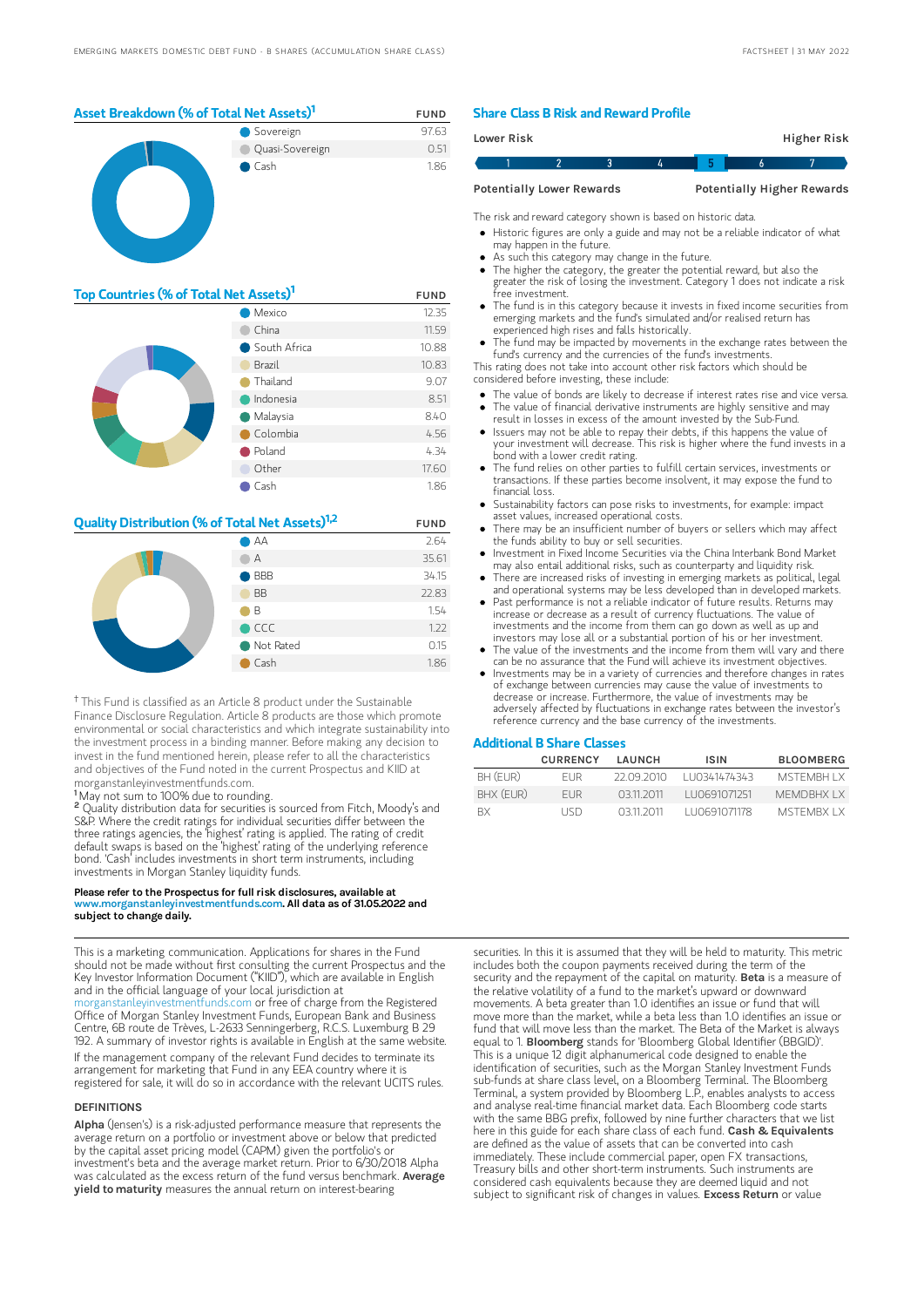added (positive or negative) is the portfolio's return relative to the return of the benchmark. Information ratio is the portfolio's alpha or excess return per unit of risk, as measured by tracking error, versus the portfolio's benchmark. Interest Rate Duration is a measure of the sensitivity of the price (the value of principal) of a fixed-income investment to a change in interest rates. Duration is expressed as a number of years. ISIN is the international securities identification number (ISIN), a 12 digit code consisting of numbers and letters that distinctly identifies securities. NAV is the Net Asset Value per share of the Fund (NAV), which represents the value of the assets of a fund less its liabilities. Number of holdings provided are a typical range, not a maximum number. The portfolio may exceed this from time to time due to market conditions and outstanding trades. R squared measures how well an investment's returns correlate to an index. An R squared of 1.00 means the portfolio performance is 100% correlated to the index's, whereas a low r-squared means that the portfolio performance is less correlated to the index's. Sharpe ratio is a risk-adjusted measure calculated as the ratio of excess return to standard deviation. The Sharpe ratio determines reward per unit of risk. The higher the Sharpe ratio, the better the historical risk-adjusted performance. Tracking error is the standard deviation of the difference between the returns of an investment and its benchmark. Volatility (Standard deviation) measures how widely individual performance returns, within a performance series, are dispersed from the average or mean value.

#### INDEX INFORMATION

JP Morgan GBI-EM Global Diversified Index: a comprehensive global local emerging markets index that consists of regularly traded, liquid fixed-rate, domestic currency government bonds and includes only the countries which give access to their capital market to foreign investors (excludes China, India). The index is market capitalization weighted, with a cap of 10% to any one country.

#### **DISTRIBUTION**

This communication is only intended for and will only be distributed to persons resident in jurisdictions where such distribution or availability would not be contrary to local laws or regulations. In particular, the Shares are not for distribution to US persons.

Ireland: MSIM Fund Management (Ireland) Limited. Registered Office: The Observatory, 7-11 Sir John Rogerson's Quay, Dublin 2, D02 VC42, Ireland. Registered in Ireland as a private company limited by shares under company number 616661. MSIM Fund Management (Ireland) Limited is regulated by the Central Bank of Ireland. United Kingdom: Morgan Stanley Investment Management Limited is authorised and regulated by the Financial Conduct Authority. Registered in England. Registered No. 1981121. Registered Office: 25 Cabot Square, Canary Wharf, London E14 4QA, authorised and regulated by the Financial Conduct Authority. Dubai: Morgan Stanley Investment Management Limited (Representative Office, Unit Precinct 3-7th Floor-Unit 701 and 702, Level 7, Gate Precinct Building 3, Dubai International Financial Centre, Dubai, 506501, United Arab Emirates. Telephone: +97 (0)14 709 7158). Italy: MSIM Fund Management (Ireland)Limited, Milan Branch (Sede Secondaria di Milano) is a branch of MSIM Fund Management (Ireland) Limited, a company registered in Ireland, regulated by the Central Bank of Ireland and whose registered office is at The Observatory, 7-11 Sir John Rogerson's Quay, Dublin 2, D02 VC42, Ireland. MSIM Fund Management (Ireland) Limited Milan Branch (Sede Secondaria di Milano) with seat in Palazzo Serbelloni Corso Venezia, 16 20121 Milano, Italy, is registered in Italy with company number and VAT number 11488280964. The Netherlands: MSIM Fund Management (Ireland) Limited, Rembrandt Tower, 11th Floor Amstelplein 1 1096HA, Netherlands. Telephone: 31 2-0462-1300. Morgan Stanley Investment Management is a branch office of MSIM Fund Management (Ireland) Limited. MSIM Fund Management (Ireland) Limited is<br>regulated by the Central Bank of Ireland. **France:** MSIM Fund Management (Ireland) Limited, Paris Branch is a branch of MSIM Fund Management (Ireland) Limited, a company registered in Ireland, regulated by the Central Bank of Ireland and whose registered office is at The Observatory, 7-11 Sir John Rogerson's Quay, Dublin 2, D02 VC42, Ireland. MSIM Fund Management (Ireland) Limited Paris Branch with seat at 61 rue de Monceau 75008 Paris, France, is registered in France with company number 890 071<br>863 RCS. **Spain:** MSIM Fund Management (Ireland) Limited, Sucursal en España is a branch of MSIM Fund Management (Ireland) Limited, a company registered in Ireland, regulated by the Central Bank of Ireland and whose registered office is at The Observatory, 7-11 Sir John Rogerson's Quay, Dublin 2, D02 VC42, Ireland. MSIM Fund Management (Ireland) Limited, Sucursal en España with seat in Calle Serrano 55, 28006, Madrid, Spain, is registered in Spain with tax identification number W0058820B. Switzerland: Morgan Stanley & Co. International plc, London, Zurich Branch Authorised and regulated by the Eidgenössische Finanzmarktaufsicht ("FINMA"). Registered with the Register of Commerce Zurich CHE-115.415.770. Registered Office: Beethovenstrasse 33, 8002 Zurich, Switzerland, Telephone +41 (0) 44 588 1000. Facsimile Fax: +41(0) 44 588 1074.

Australia: This publication is disseminated in Australia by Morgan Stanley

Investment Management (Australia) Pty Limited ACN: 122040037, AFSL No. 314182, which accepts responsibility for its contents. This publication, and any access to it, is intended only for "wholesale clients" within the meaning of the Australian Corporations Act. Hong Kong: This document has been issued by Morgan Stanley Asia Limited for use in Hong Kong and shall only be made available to "professional investors" as defined under the Securities and Futures Ordinance of Hong Kong (Cap 571). The contents of this document have not been reviewed nor approved by any regulatory authority including the Securities and Futures Commission in Hong Kong. Accordingly, save where an exemption is available under the relevant law, this document shall not be issued, circulated, distributed, directed at, or made available to, the public in Hong Kong. Singapore: This publication should not be considered to be the subject of an invitation for subscription or purchase, whether directly or indirectly, to the public or any member of the public in Singapore other than (i) to an institutional investor under section 304 of the Securities and Futures Act, Chapter 289 of Singapore ("SFA"), (ii) to a "relevant person" (which includes an accredited investor) pursuant to section 305 of the SFA, and such distribution is in accordance with the conditions specified in section 305 of the SFA; or (iii) otherwise pursuant to, and in accordance with the conditions of, any other applicable provision of the SFA. In particular, for investment funds that are not authorized or recognized by the MAS, units in such funds are not allowed to be offered to the retail public; any written material issued to persons as aforementioned in connection with an offer is not a prospectus as defined in the SFA and, accordingly, statutory liability under the SFA in relation to the content of prospectuses does not apply, and investors should consider carefully whether the investment is suitable for them. This publication has not been reviewed by the Monetary Authority of Singapore.

Chile: Neither the Fund nor the interests in the Fund are registered in the Registry of Offshore Securities (el Registro de Valores Extranjeros) or subject to the supervision of the Commission for the Financial Market (la Comisión para el Mercado Financiero). This document and other offering materials relating to the offer of the interests in the Fund do not constitute a public offer of, or an invitation to subscribe for or purchase, the Fund interests in the Republic of Chile, other than to individually identified purchasers pursuant to a private offering within the meaning of Article 4 of the Chilean Securities Act (la Ley del Mercado de Valores) (an offer that is not "addressed to the public at large or to a certain sector or specific group of the public").

Peru: The interests in the Fund have not been and will not be registered in Peru under Decreto Legislativo 862: Ley de Fondos de Inversión y sus Sociedades Administradoras or under Decreto Legislativo 861: Ley del Mercado de Valores (the "Securities Market Law"), and are being offered to institutional investors only (as defined in article 8 of the Securities Market Law) pursuant to a private placement, according to article 5 of the Securities Market Law. The interests in the Fund have not been registered in the securities market public registry (Registro Público del Mercado de Valores) maintained by, and the offering of the Fund interests in Peru is not subject to the supervision of, the Superintendencia del Mercado de Valores. Any transfers of the Fund interests shall be subject to the limitations contained in the Securities Market Law and the regulations issued thereunder.

#### IMPORTANT INFORMATION

EMEA: This marketing communication has been issued by MSIM Fund Management (Ireland) Limited. MSIM Fund Management (Ireland) Limited is regulated by the Central Bank of Ireland. MSIM Fund Management (Ireland) Limited is incorporated in Ireland as a private company limited by shares with company registration number 616661 and has its registered address at The Observatory, 7-11 Sir John Rogerson's Quay, Dublin 2, D02 VC42, Ireland.

This document contains information relating to the sub-fund ("Fund") of Morgan Stanley Investment Funds, a Luxembourg domiciled Société d'Investissement à Capital Variable. Morgan Stanley Investment Funds (the "Company") is registered in the Grand Duchy of Luxembourg as an undertaking for collective investment pursuant to Part 1 of the Law of 17th December 2010, as amended. The Company is an Undertaking for Collective Investment in Transferable Securities ("UCITS").

Applications for shares in the Fund should not be made without first consulting the current Prospectus, Key Investor Information Document ("KIID"), Annual Report and Semi-Annual Report ("Offering Documents"), or other documents available in your local jurisdiction which is available free of charge from the Registered Office: European Bank and Business Centre, 6B route de Trèves, L-2633 Senningerberg, R.C.S. Luxemburg B 29 192. In addition, all Italian investors should refer to the 'Extended Application Form', and all Hong Kong investors should refer to the 'Additional Information for Hong Kong Investors' section, outlined within the Prospectus. Copies of the Prospectus, KIID, the Articles of Incorporation and the annual and semi- annual reports, in German, and further information can be obtained free of charge from the representative in Switzerland. The representative in Switzerland is Carnegie Fund Services S.A., 11, rue du Général-Dufour, 1204 Geneva. The paying agent in Switzerland is Banque